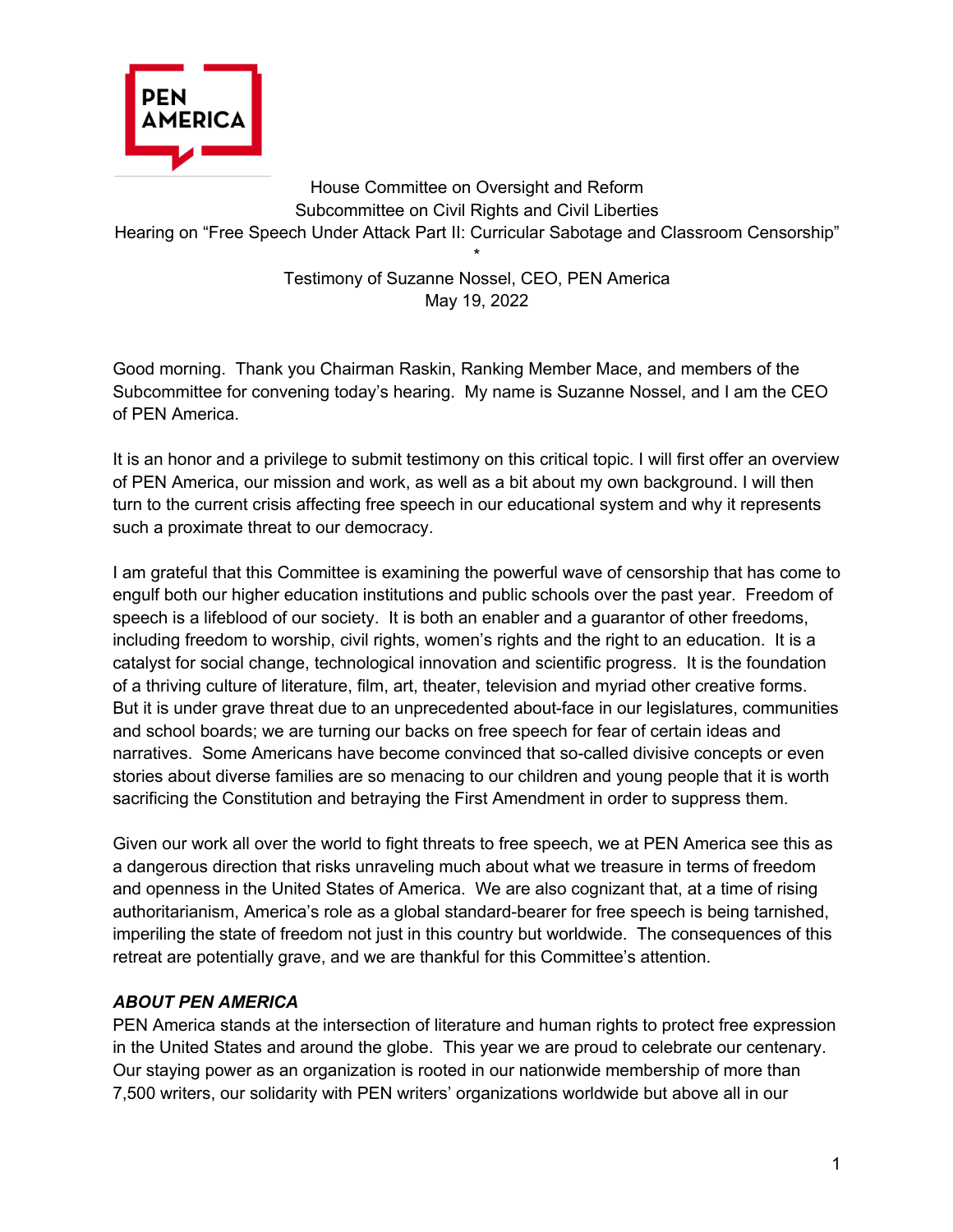

mission, which centers on the freedom to write. The PEN Charter, adopted in 1948, calls us to uphold "the principle of unhampered transmission of thought within each nation and between all nations." Alongside steadfast devotion to free expression, the Charter commits us to do our "utmost to dispel all hatreds and to champion the ideal of one humanity living in peace and equality in one world." Like the framers of the United States Constitution, the authors of the PEN Charter were prescient about the threats to freedom. The Charter goes on to state that "since freedom implies voluntary restraint, members pledge themselves to oppose such evils of a free press as mendacious publication, deliberate falsehood and distortion of facts for political and personal ends."

We are a nonprofit, nonpartisan organization with an unwavering commitment to free speech, a principle that we view as an underpinning of democracy and a cause above politics. PEN America has united to protect imperiled Jewish writers in Germany, championed authors imprisoned in Stalin's gulags, rallied behind Salman Rushdie when he was targeted by a fatwa by the Ayatollah of Iran, championed Liu Xiaobo and launched the campaign that led to his winning the 2010 Nobel Peace Prize. In 2015 we gave an award to the surviving staff of the satirical French magazine Charlie Hebdo and, as a result, faced a boycott from our own members who believed the publication was racist. We are accustomed to controversy, and to taking on powerful foes.

I also want to share a bit about my own personal background. I am a daughter of immigrants, a mother of high school students and a lawyer by training. I have a deep interest in racial justice and equality, and began my career working to curb political violence during South Africa's transition from apartheid. I have served two proud stints in the United States government. During the Clinton Administration I had the great privilege of working to implement the Helms-Biden agreement on U.S. arrears to the United Nations, effectuating a historic, bipartisan deal to restore the U.S.'s proper place and station within the world body.

During the Obama Administration I served at the State Department helping to defend and promote U.S. interests at the UN Human Rights Council. It was there that my deep interest in freedom of expression was ignited, in the context of working to fend off an Islamic Conference proposal for a binding treaty to ban the so-called defamation of religion. This grew out of the Danish cartoons controversy and the violent uproar that those drawings triggered. Islamic nations believed that international law should bar insulting depictions of the Muslim prophet, along with other religious offenses. The United States vehemently opposed such a ban, as a violation of freedom of expression.

In that negotiation, the U.S.'s global leadership role as a standard-bearer on free speech was essential. It was pointed out that, in much of Europe, Holocaust denial was illegal partly in order to avoid stoking animus against Jews. The Muslim nations said they were only asking for similar protection, as a matter of equality under the law. It was a powerful argument, but we had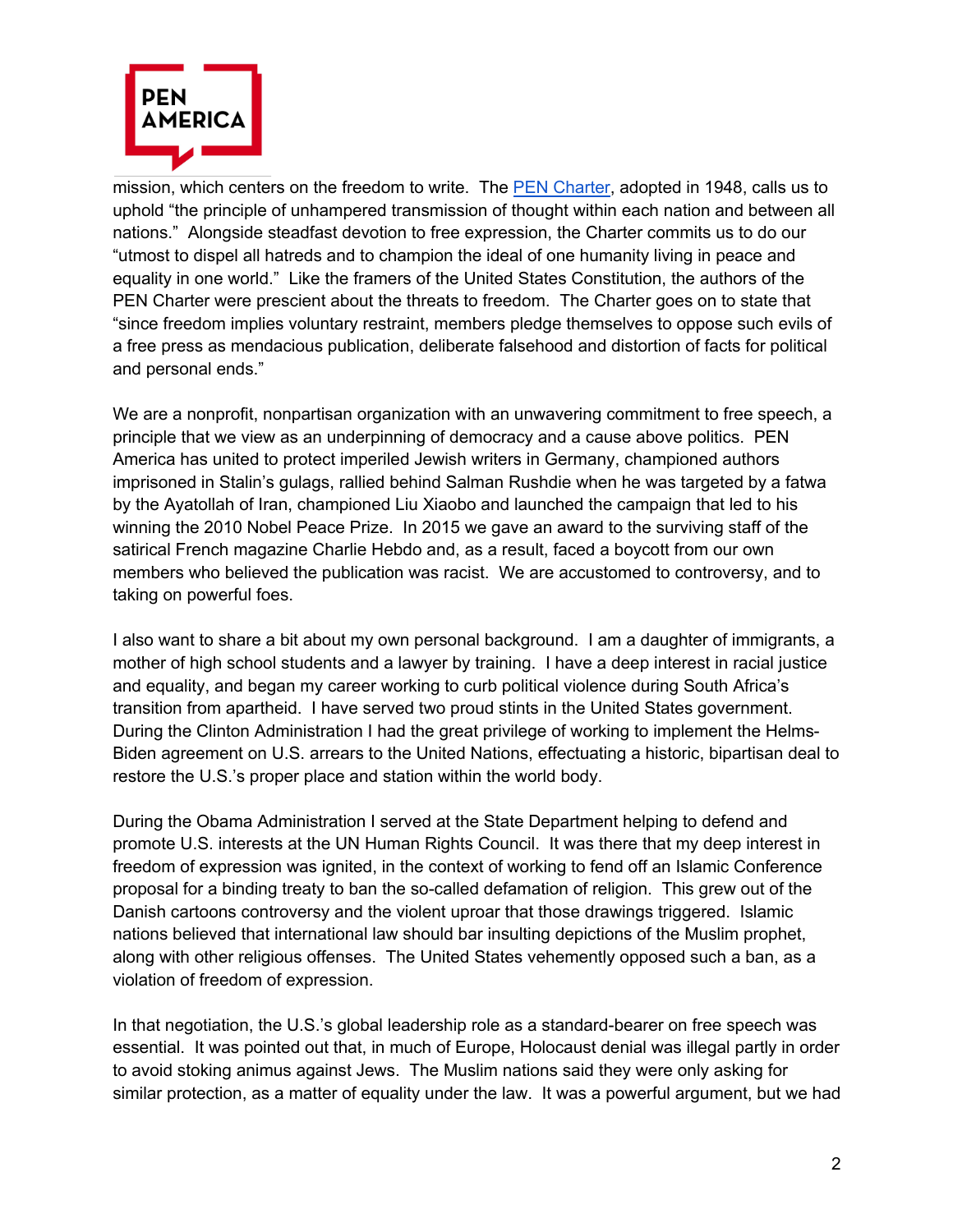

a forceful rebuttal. We pointed out that in our country, Holocaust denial is not prohibited. In our system, the answer to offensive, false or baseless speech is more speech, not legislated prohibitions. The moral authority the United States enjoyed based on the First Amendment and our rejection of government bans and punishments for speech was decisive. Ultimately the Islamic Conference dropped their proposed treaty. In its place we agreed to a consensus resolution providing for strategies to address religious intolerance that are consistent with free speech.

Since I took the helm at PEN America nearly 10 years ago, we have tackled a wide gamut of free expression issues, including the implications of dragnet surveillance on free expression; gaps in protection for national security whistleblowers; China's restrictions on free speech in the mainland and Hong Kong and its rising global influence -- including in Hollywood; threats to dissent in Turkey, Russia and Myanmar; the crisis in local news across the United States; online harassment; disinformation; press freedom; and much more.

## *THE CURRENT CRISIS*

Beginning in 2015, we at PEN America began to be alarmed by what we saw as a rising pattern of censoriousness on college campuses. A trio of incidents -- uproar at Yale University over messaging about Halloween costumes, the physical accosting of Charles Murray and a professor at Middlebury when he attempted to give a lecture there, and the manhandling of student journalists covering protests at the University of Missouri -- alerted us to a rising trend of students seeming to brush aside free speech norms in the name of advancing equity and inclusion. We became concerned that the drive to make campuses more inclusive was increasingly seen as inconsistent with maintaining robust protections for free speech and academic freedom.

We began a series of reports – *And Campus for All: Diversity, Inclusion, and Freedom of Speech at U.S. Universities* and *Chasm in the Classroom: Campus Free Speech in a Divided America* – spelling out in detail our belief that diversity, equity and inclusion and firm, uncompromising protections for free speech and academic freedom need not - and must not come at one another's expense. We convened an ideological cross-section of students, faculty and administrators at the Berkeley, Middlebury, and UVA Charlottesville campuses to seek common ground on the imperative of reconciling the values of equal education and freedom of speech. We published the PEN America Principles on Campus Free Speech, giving practical guidance on how to deal with threats to free speech, including calls for so-called safe spaces, trigger warnings, and demands for speaker disinvitations. I encapsulated our approach in my 2020 book, *Dare to Speak: Defending Free Speech for All,* which offers 20 principles for how we can live together in our diverse, digitized, and divided society without curbing free speech.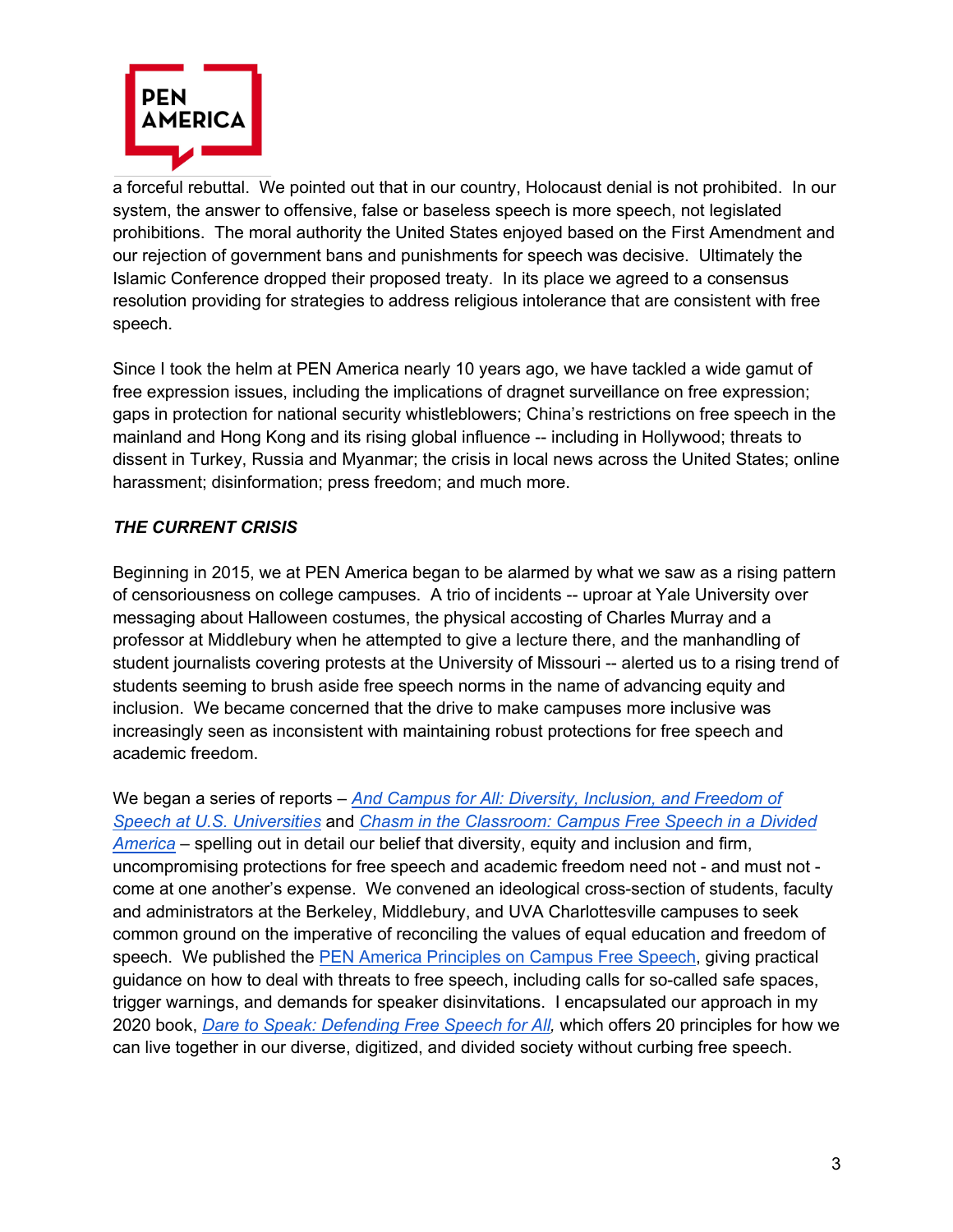

When we began our campus free speech work, our concerns in that area emanated mostly from a rising awareness that many on the left had become disaffected with free speech as a value, and that many students had never been educated on the essential role of free speech protections in enabling social progress. As a result, students and some faculty did not view free speech as related to the battles they were fighting -- whether for racial justice, gender justice, immigrants' rights, or other issues. They did not prioritize the need to stand up for free speech protections as part and parcel of the quest for social change. I have spoken all over the country about my fear that we are at risk of losing a rising generation's commitment to the principle of free speech, which many young people see as a smokescreen for hatred. That fear has galvanized me, precisely because I believe that free speech is elemental to so much that we value in this country. We need young people to understand the value of free speech, to believe in it, and to ensure its place firmly in the foundation of the future that they will create.

As a result of these concerns, we found ourselves making common cause with a range of free speech groups worried about the state of our discourse and the rising climate of intolerance on campus. We continue to speak out concerning speakers who are silenced on campuses, including both conservative and liberal scholars and thinkers. We engage in training, outreach, and institutes aimed to address the tide of censoriousness that we have witnessed among some in the rising generation and those who teach them.

But over the last few years, the tables have turned. Drastically.

In dozens of states, censorious restrictions are now impeding the essential work of teachers and impairing students' freedom to learn. We have documented prohibitions on curriculum, government edicts about what can and cannot be taught, book bans, measures to impose surveillance in schools, and educators being harassed, threatened or fired. What began with a concern over how issues of racial justice and American history were being taught in schools has burgeoned into a full scale campaign to ban, prohibit and punish the discussion of certain ideas in education. This has been described as a debate over "critical race theory," though that was never an accurate characterization of the breadth or nature of what was targeted. Rather, it is a concerted campaign to try to halt and roll back the implications of our evolving, pluralistic society. These efforts aim to muzzle discussion of essential questions and vital, contested topics that we need to be able to talk about freely.

The restrictions we have documented affecting free speech in education take on multiple forms: proposed and enacted legislation limiting what can be taught in high school and higher education curricula, and book bans, politicization, and surveillance taking place in public schools and libraries. I will describe each.

Since January of last year, PEN America has tracked the introduction of 185 bills, which we categorize as "educational gag orders," in 41 states. Of these, 19 have become law in 15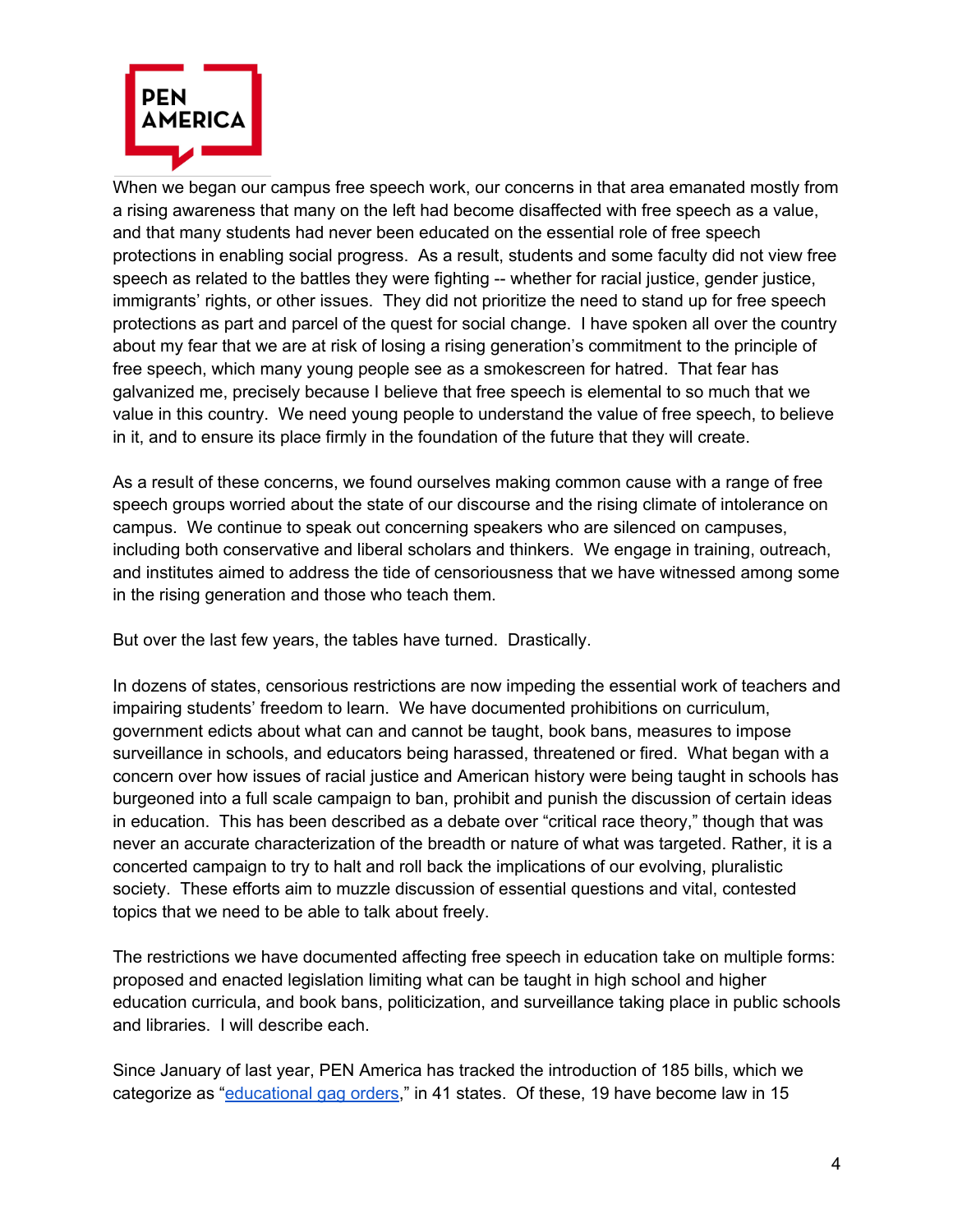

states, and four more states have enacted such restrictions without legislation. Laws in seven states currently apply to colleges, restricting the education of adults. We estimate that about 122 million Americans live in the 19 states where these government restrictions on teaching are now in force.

Some bills have been explicit in their targets—forbidding the teaching of specific curricula or squarely banning certain concepts from the classroom. Others do not explicitly target the classroom, but impose broad prohibitions that target all public institutions and employees, including public school teachers and college professors. A handful of proposed laws would censor education in private and even parochial schools. Still others prohibit the introduction of specific concepts within trainings, workshops, seminars, or orientations ranging beyond curricula and classroom discussions. In Tennessee, for example, teachers are currently banned from discussing 14 distinct ideas; the prohibitions include mentioning anything that "promotes resentment" of any current or historical "class of people" or anything questioning whether individual rights are endowed by a Creator. In Florida, a law taking effect in July will effectively make it illegal for teachers to reference LGBTQ+ families before fourth grade, even when such families are present in the classroom.

Collectively, these bills are illiberal in their attempt to legislate that certain ideas and concepts are out of bounds to even discuss or debate in educational settings. Legislators who support these bills appear determined to use state power to deny students the freedom to read masterworks by some of our nation's greatest writers; to learn our history in its full complexity; and to see themselves, their families, and their communities represented in their curricula and libraries. It must also be recognized that the movement behind these bills has brought a singleminded focus to bear on suppressing content and narratives by and about LGBTQ+ individuals and people of color. These trends cannot be separated from the role that bigotry, race, and racism still play in our society and politics.

These bills will have tangible consequences for both American education and democracy, distorting the lens through which the next generation will study American history and society and undermining the hallmarks of liberal education that set the U.S. system apart from those of authoritarian countries. In a very short time, we have already seen the chilling effects of this kind of legislation, which has been used to justify suspending a sociology course on race and ethnicity in Oklahoma, to provide professors at Iowa State University written guidance for how to avoid "drawing scrutiny" for their teaching under their state's law, and led a trainer to propose to teachers in Texas that they needed to balance having books on the Holocaust with those with "opposing" views. An Iowa high schooler recently described how a lecture on the Three-Fifths Compromise in the Constitution left most of the class confused because the teacher was unable to explain its purpose while complying with the state's educational gag order. "Some faculty are revising their courses to sanitize them," reported one Iowa State University professor. "Fear of what the punishment may be is also motivating people to restrict their speech." In North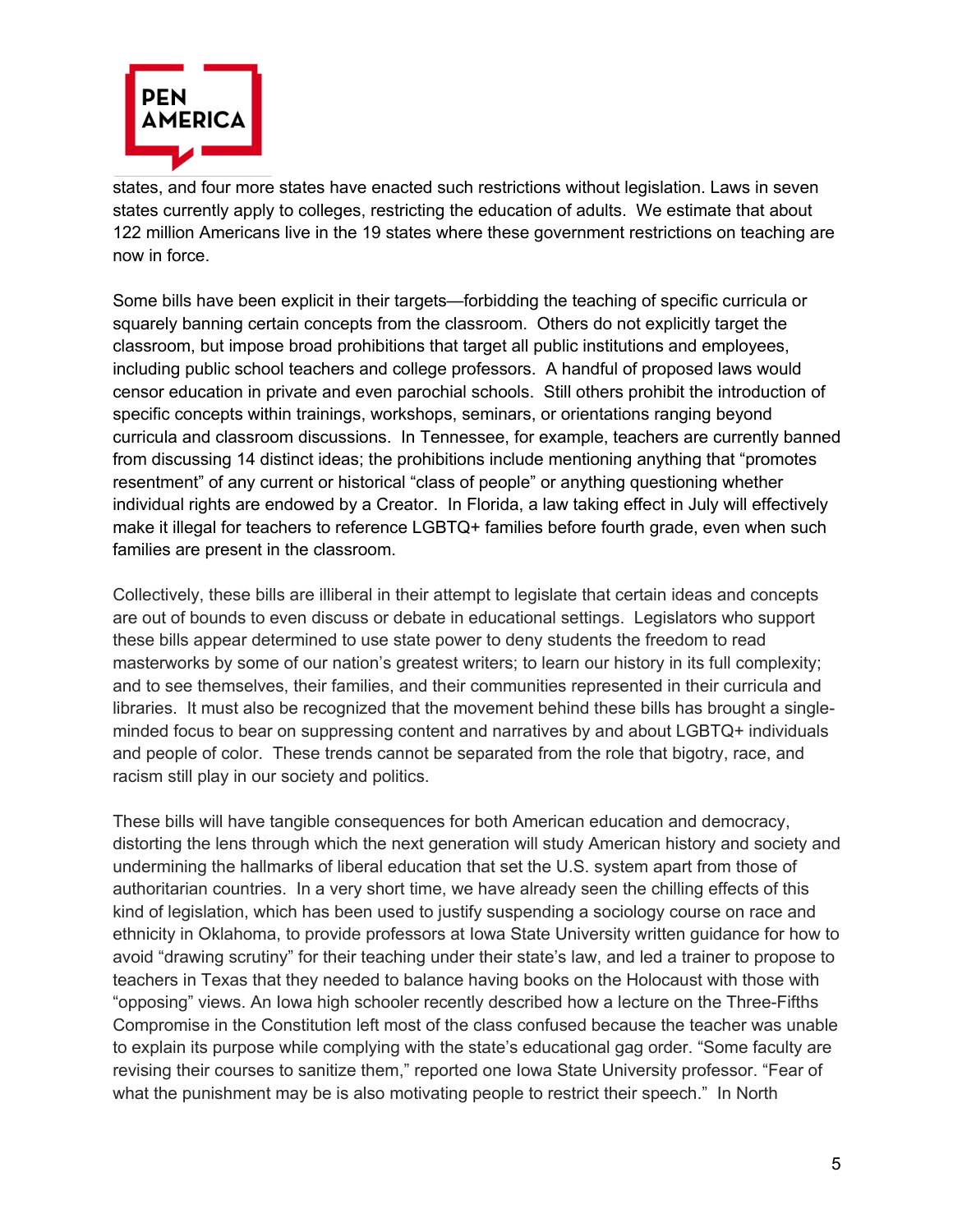

Dakota, meanwhile, K-12 teachers are prohibited from even discussing the ways in which widespread racism has inflected American society and the legal system.

In ring-fencing certain ideas, these laws force teachers to tiptoe around important elements of curriculum, and distort teaching and learning. The legislation has created a patchwork of no-go zones, with perverse results for public education.

In a compounding trend, over the last 10 months we have seen an unprecedented surge of books being banned by school administrators and board members. As PEN America has documented in our April 2022 report *Banned in the USA*, there were more than 1,500 book bans in 26 states in the period between July 2021 and March 2022. Nearly every day brings new bans to light: 24 books barred in Nampa, Idaho; 58 titles banned in Walton County, Florida; 350 new, unused books slated "to be destroyed" in Rapid City, South Dakota; 110 books removed from shelves in one Texas district at the behest of a state representative; access to 40,000 books through a digital app suspended in Tennessee following a single parent's complaint. Books banned so far include Toni Morrison's *The Bluest Eye*; the Pulitzer Prize-winning graphic novel *Maus*; and biographies of Ruby Bridges, Rosa Parks, and Martin Luther King, Jr.

In the United States, public libraries have available books such as *Mein Kampf* and *The Communist Manifesto* so that patrons can study them as historical texts. We must not confuse access to books and ideas with indoctrination in their content. Books with dated, racist language, themes and stereotypes such as *Uncle Tom's Cabin* or *Gone With the Wind* are also on library shelves, as they should be. The right approach to such materials is to contextualize them and to read and teach them with sensitivity and a critical eye, not to deny access.

A few groups purporting to represent parents are waging a misleading campaign to brand books about LGBTQ+ characters or families as "obscene" or "pornographic." The book *Mommy, Mama, and Me,* a picture book for young children, was flagged as "inappropriate" because it depicts same-sex parents. "When books are removed or flagged as inappropriate," a letter signed by hundreds of children's authors correctly points out, "it sends the message that the people in them are somehow inappropriate. It is a dehumanizing form of erasure."

Building on this momentum, elected officials have in many states thrown their weight behind more systemic and pernicious measures aimed to constrict access to books and ideas. We are documenting calls to screen and censor school library holdings, with demands to remove specific book titles, launch investigations, or withhold funding if edicts are resisted. In many communities, politicians have gone on the lookout for books to ban, in some cases compiling lists of hundreds of books that neither they nor their staffs could possibly have read or reviewed. Calling to ban books based on rumor, innuendo or suspicion is a particular affront to open inquiry, and casts a pall on intellectual curiosity. State lawmakers have advanced legislation with the same aims in mind, including a bill in Tennessee that would empower a politically-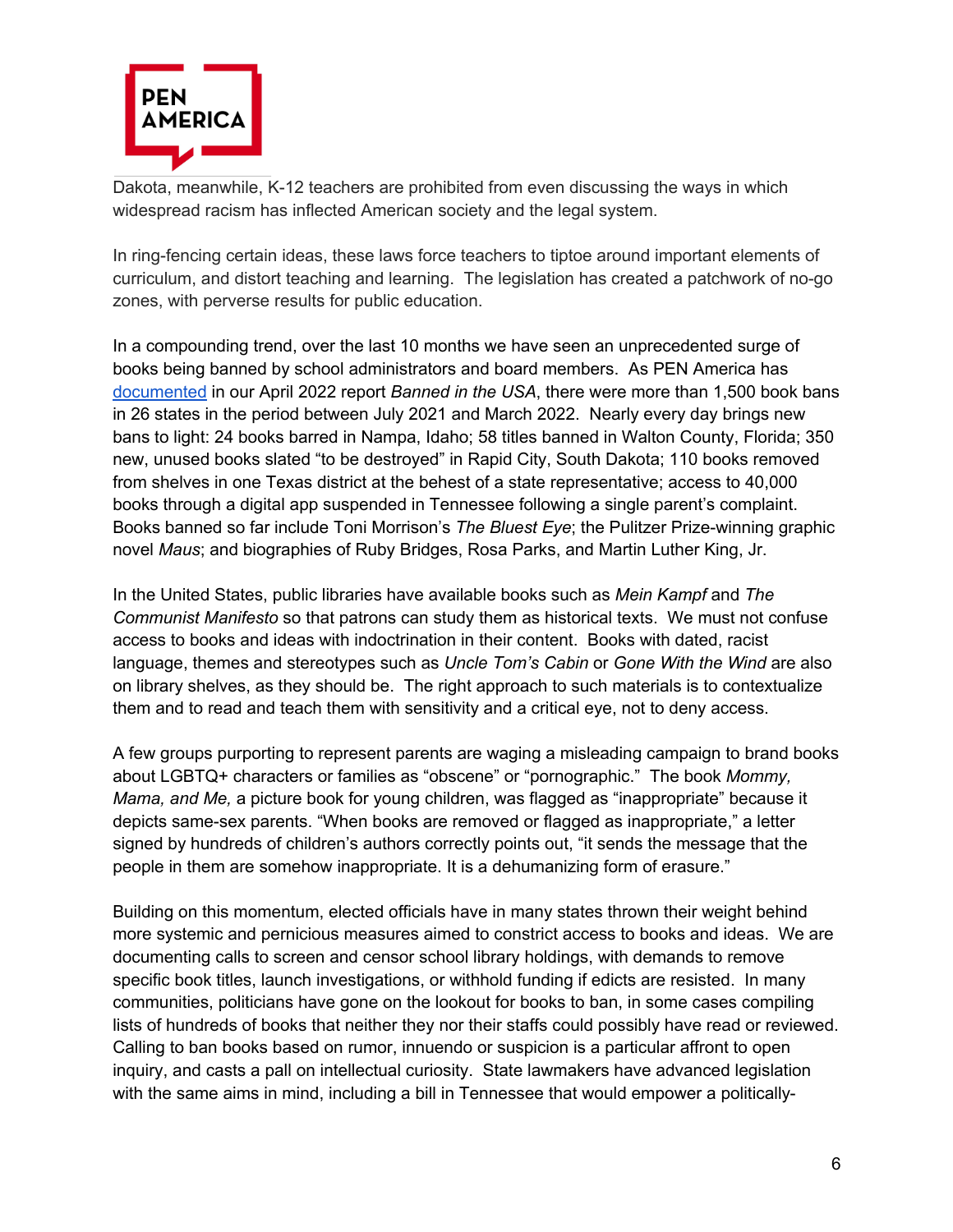

appointed statewide committee to determine all library holdings in all public school libraries, running roughshod over local librarians.

The current legislative session has also seen proposals for greater scrutiny and surveillance of teachers, under penalty of discipline for perceived acts of ideological defiance. New Hampshire politicians have proposed loyalty oaths, a McCarthy-era relic. Lawmakers in Iowa and Mississippi have suggested installing video cameras in public school classrooms. Bills introduced in numerous states would create searchable online databases allowing politicians, parents, and the general public to microscopically scrutinize all learning materials given to students in any class, even those that grow organically out of classroom discussions. So if a child asks a question that calls for a chart, article or report to be provided in response, teachers would need to consider how anything they shared might be received not just by their students and their families, but by politicians. Teachers found in violation of these gag orders or monitoring bills may face fines or official reprimands. The draft laws are structured to threaten financial ruin to schools or districts that risk the loss of state funding if they don't police their teachers intrusively enough. The proposed penalties appear clearly designed to intimidate teachers. Look no further than Virginia, where a telephone hotline was set up for the public to snitch on teachers with the same intent in mind.

These efforts are politicizing our classrooms and sowing distrust in educational professionals- the librarians, teachers, and school leaders on whom we depend to educate rising generations. These measures also violate bedrock, constitutional principles that undergird our public educational system: a commitment to the free exchange of ideas, open access to knowledge, and robust academic inquiry.

## *RISKS AND CONSEQUENCES*

As a proud advocate who has championed the U.S.'s stalwart leadership on free speech issues in forums all over the world, I barely recognize my own country. When I first joined PEN America in 2013 I was amazed to learn that the organization still worked on book bans. It seemed so anachronistic. In my first several years at PEN we dealt with a few book bans a year, and often a letter to the school district or library was enough to get the volume put back on the shelf. But in 2021, things changed.

At PEN America we recognize that parents have a right to express concerns about their children's education. We also recognize that some calls for censorship come from parents seeking what they genuinely believe is best for their children. We are in a time of rapid transformation in society. Demographics are changing, and with them expectations, norms, traditions, and relationships. We are working to take on the unfinished business of the civil rights, women's rights and LGBTQ+ rights movements. It is the founding promise of America to strive toward a more equal, inclusive society.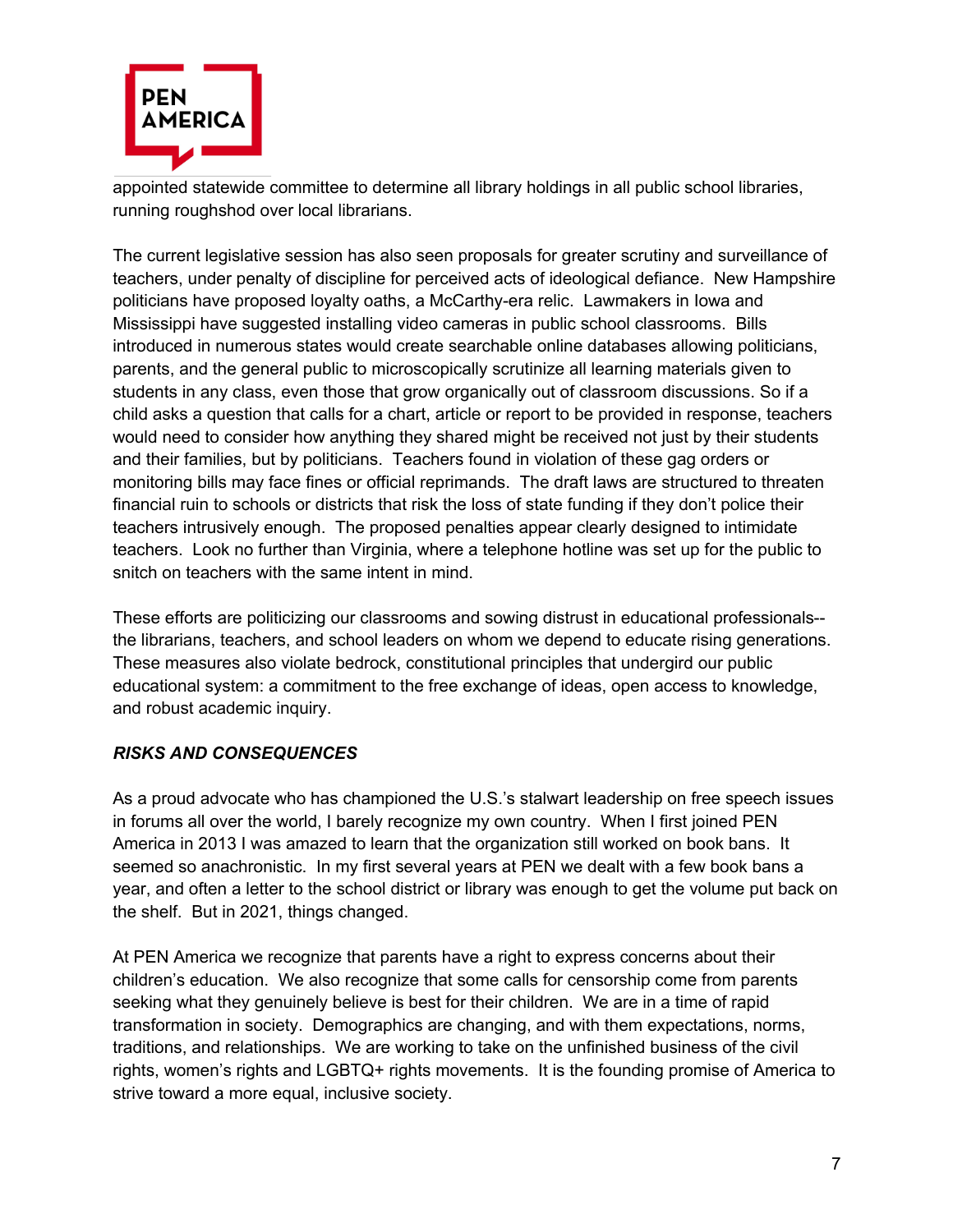

At PEN America we believe that free speech and equality are linked, in that you cannot have an open, thriving marketplace of ideas if some voices are persistently silenced, drowned out, or denied the education and opportunity necessary to be heard. The drafters of PEN's Charter were right to link the defense of free speech to a commitment to fight against hatred: In a setting where bigotry runs free, there will be intensifying calls to ban and punish free speech. That's why, as I argue in my book *Dare to Speak*, it behooves free speech defenders to oppose hateful speech and especially hate crimes.

Transition is not easy. We don't all agree on our country's direction, on how best to vindicate our rights or on how far and fast the changes should go. When it comes to racial justice and the role of race in American society there are sharp disagreements. Issues of gender and sexuality can be similarly contentious, implicating tradition, religion and deeply personal beliefs, particularly when it comes to how these matters are presented to children. Some of the forms that social change takes may feel unsettling, misguided or even counterproductive to some. I have seen a set of materials used for workplace diversity training that amounted to a replacement of one set of pernicious racial stereotypes with another. I have seen some curricular materials that seem tendentious or ill-considered. I haven't agreed to the letter with every lesson or decision that's happened in my own children's classrooms; but these became opportunities for engagement with my kids and their teachers -- rather than opportunities for rancor. Sometimes well-intended efforts can veer off course or simply go too far. Sometimes third parties move in where they see an opening and seek to advance goals that are not widely shared, or may go beyond what a school is even asking for. Some of these approaches can themselves silence speech by suggesting that challenges or contrary perspectives are unwelcome or worse. Such doctrinaire approaches are inimical to free speech and open inquiry. They seek to deny or paper over doubts and ultimately sow further division on the very subjects over which they seek to impose uniformity.

When these concerns arise they provide a crucial opportunity for us as parents and citizens to model for students how such disagreements are handled in a democracy. They are openings to spotlight the role of an open marketplace of ideas -- the importance of questioning, casting a critical eye, verifying facts, engaging in back-and-forth and figuring out how to persuade others. They offer chances to hone our capabilities in presenting our opinions, rebutting baseless claims and finding common ground, essential skills for citizenship in our democracy. Wholesale silencing, or the insistence that certain views must be imposed by fiat across an entire curriculum, are not the answer–nor are such approaches compatible with the letter or spirit of our constitution.

As a free speech advocacy organization, we are mindful that not all threats to open discourse are created equal. If one were to make a hierarchy prioritizing the most grave dangers to free speech, at the top of the pyramid would be the threats that the framers of the Constitution most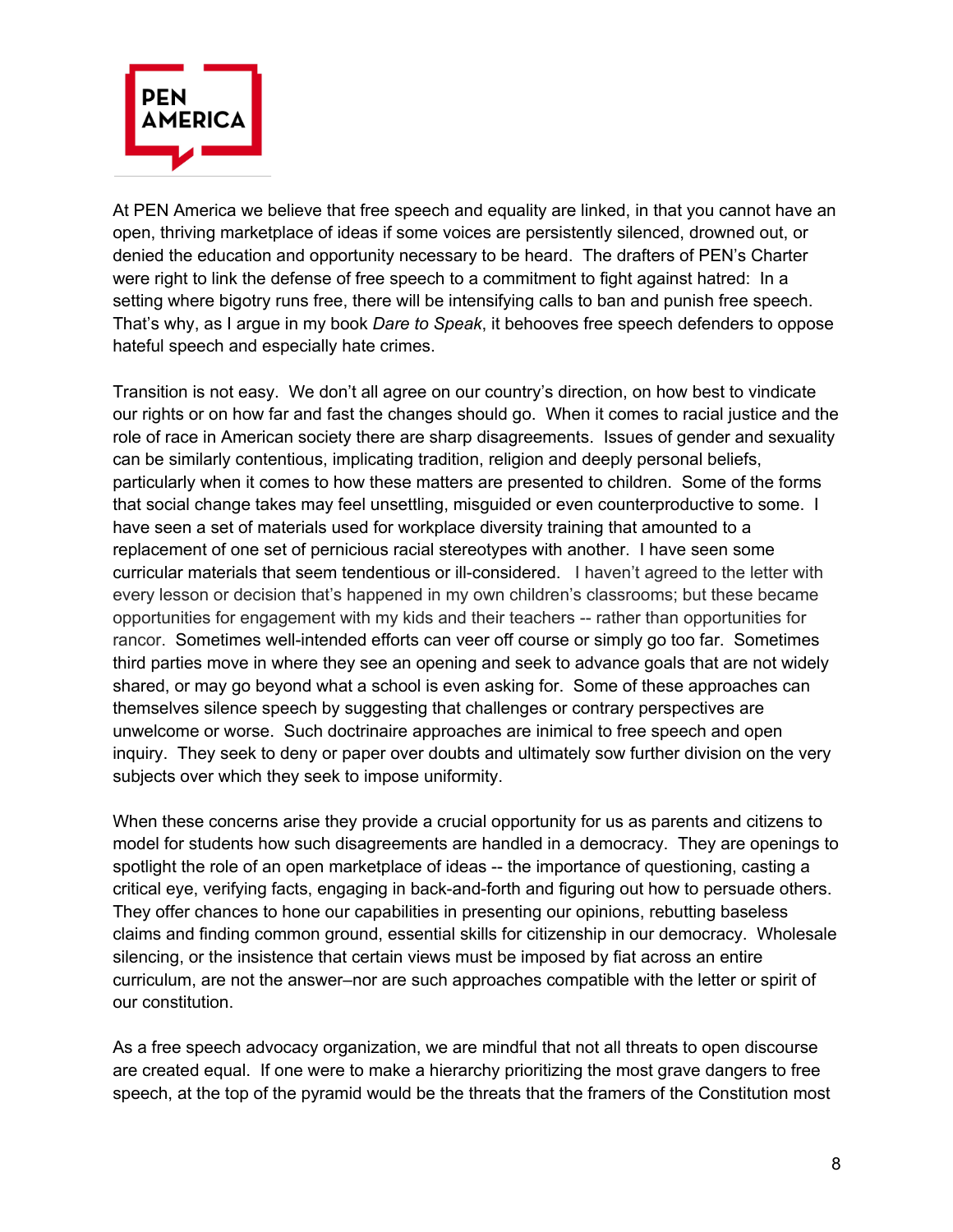

feared--namely viewpoint-specific, politically or ideologically motivated prohibitions on speech enacted by the government with the force of law. Restrictions on speech that are backed by the authority of government are more absolute and silencing than other forms of censoriousness. The idea that poorly thought-out training materials or tendentious classroom discussions can properly be met with official government sanctioned bans on free speech replaces one incursion on open debate with another. But the second one, rather than remedying the first, constitutes a far more potent and permanent incursion on speech, and that sets a worrying precedent of government control over discourse.

Supreme Court jurisprudence has repeatedly made clear that the First Amendment applies in public schools, where young people are taught to understand and appreciate democratic citizenship. Though there is discretion granted to state and local school boards in matters of education, these responsibilities must comport with the First Amendment and the Constitution. As Justice William J. Brennan wrote in the majority opinion in the 1967 case of *Keyishian v. Board of Regents*, the state cannot "cast a pall of orthodoxy over the classroom."

The Supreme Court has also made clear that students have the right, under the First Amendment, to access ideas and information in public school libraries, and that school boards may not "contract the spectrum of available knowledge," as Justice Brennan noted in his plurality opinion in *Board of Education, Island Trees Union Free School District v. Pico* (1982). School boards do not have discretion to remove and ban books based on an effort to restrict their content. If there are challenges to books, school districts should follow regular, established processes for the review of such materials rather than summarily whisking them from shelves. The current trend is precisely toward such highly irregular decision-making, with books banned by school administrators or school boards without formal reviews, or input from educators, parents, or students.

A prime concern of PEN America's about the measures that we have termed "educational gag orders" is their vagueness. Though courts have specified that even permissible restrictions on speech must be narrowly tailored to meet a legitimate government end, the current slate of bills targeting speech in educational settings mostly lacks definitions or guidance. Many bills include bans on vague or contradictory "divisive concepts," or bar "race and sex stereotyping" and "race and sex scapegoating," with little explanation of what is meant by these sometimes novel terms. This vagueness casts a wide shadow, leaving educators uncertain about how lessons may be interpreted by students, parents, or government officials. Courts insist on tightly delimited restrictions on expression out of a recognition that speech prohibitions wield chilling effects, often silencing not only what is expressly prohibited, but a wider band of speech that might be considered close to the line. The imposition of vaguely worded prohibitions governing classroom speech risks rendering entire subject areas and topics off limits as teachers fear that anything they say on contested issues--for example, the fugitive slave clause in the Constitution,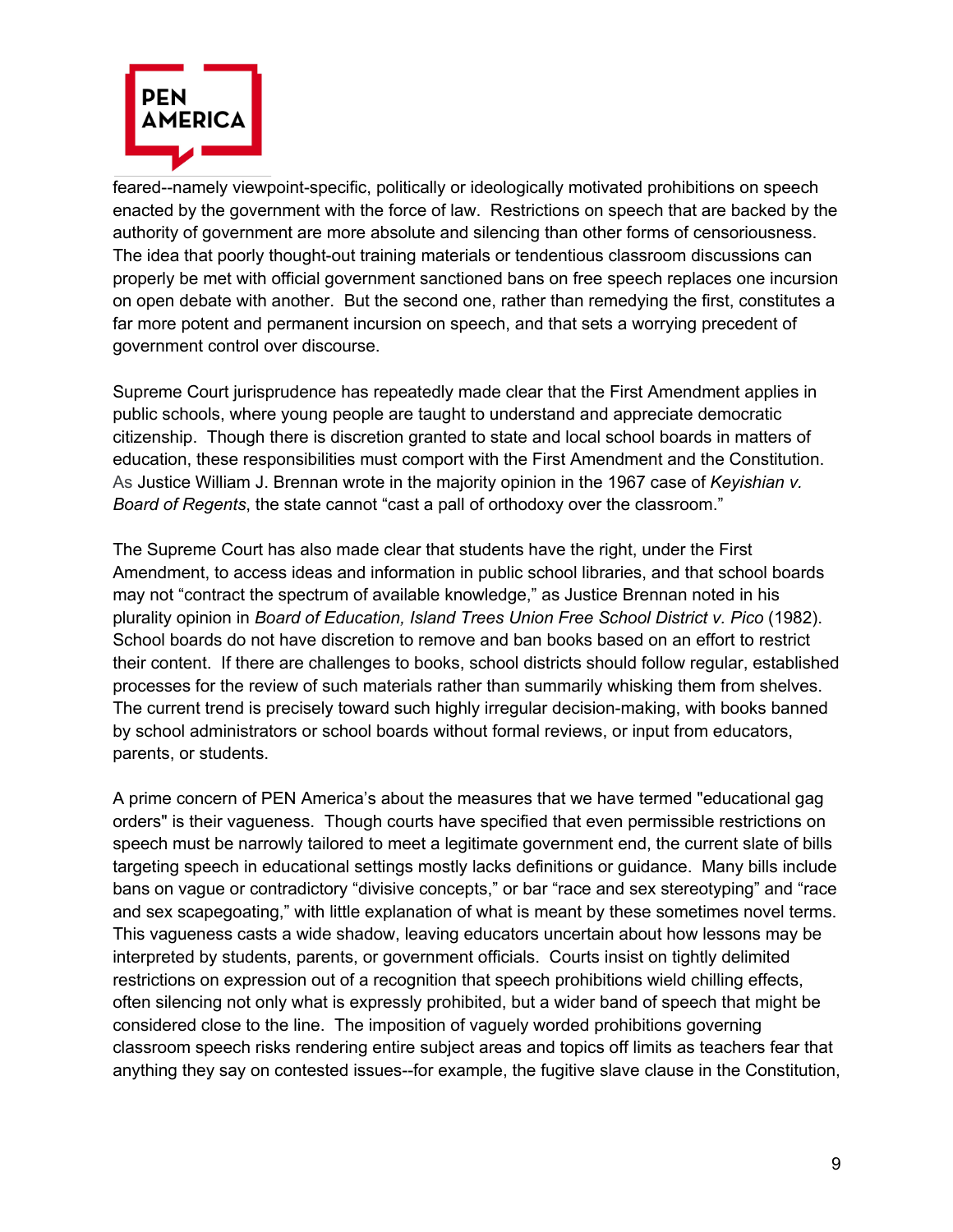

the *Plessy v. Ferguson* decision legalizing racial segregation, or the Civil War--may run afoul of these restrictions.

Educational gag orders and teacher monitoring laws risk having devastating direct effects on public education in affected states at both the K-12 and college levels. Our university system is overseen by seven regional accreditation agencies that oversee the quality of education provided. Some of these agencies have voiced concern about bills that substitute the judgment of politicians for that of educators on matters of curriculum and teaching. States that enact educational gag orders may be risking the accreditation of their public universities, an outcome that could result in a loss of access to financial aid for students and a diminution in graduates' employment prospects.

The College Board has also warned that students in schools that ban materials covered in Advanced Placement curricula could lose certification for their AP courses. Concurrent enrollment courses in history and literature that offer early college credit for high school students could likewise disappear. In K-12 schools, these restrictions are also compounding a nationwide teacher shortage as teachers withdraw from the profession, in some cases motivated by the hostility and pressures generated by these divisive measures. All this comes amid what experts have called a "seismic hit" to public schools as a result of the pandemic, with plunging student enrollments, test scores and financial resources.

PEN America's global perspective casts a particularly harsh light on government edicts that ban books or restrict curricula. Such measures, which fortify the power of government at the expense of the rights of the people, come straight out of the global authoritarian playbook. International examples offer an ominous clue as to where this could lead. In the 20th century the South African apartheid state banned 12,000 books, at one point commandeering a steel factory furnace in order to burn reviled texts. And in the 1930s, the Nazi Party railed against "un-German books," staging book burnings of Jewish, Marxist, pacifist, and sexually explicit literature.

More recently, in 2018, Iran banned the study of English in primary school to ward off "cultural invasion." Legislation adopted in Hungary last year banned all curriculum referencing homosexuality from schools in the name of "protection of children." In 2014 Russia passed a new law adding Nazi propaganda to the subjects it bans and restricts — which includes LGBTQ+ content (via a law titled "For the Purpose of Protecting Children from Information Advocating for a Denial of Traditional Family Values"), offenses to traditional values, and criticisms of the state. Booksellers in Russia were so fearful of running afoul of the broad law that they removed Art Spiegelman's Pulitzer Prize-winning graphic novel *Maus* from stores because of the swastika on the book's cover, despite its potent anti-fascist message. At the time, PEN America issued a forceful statement about the perverse result of Moscow's ham-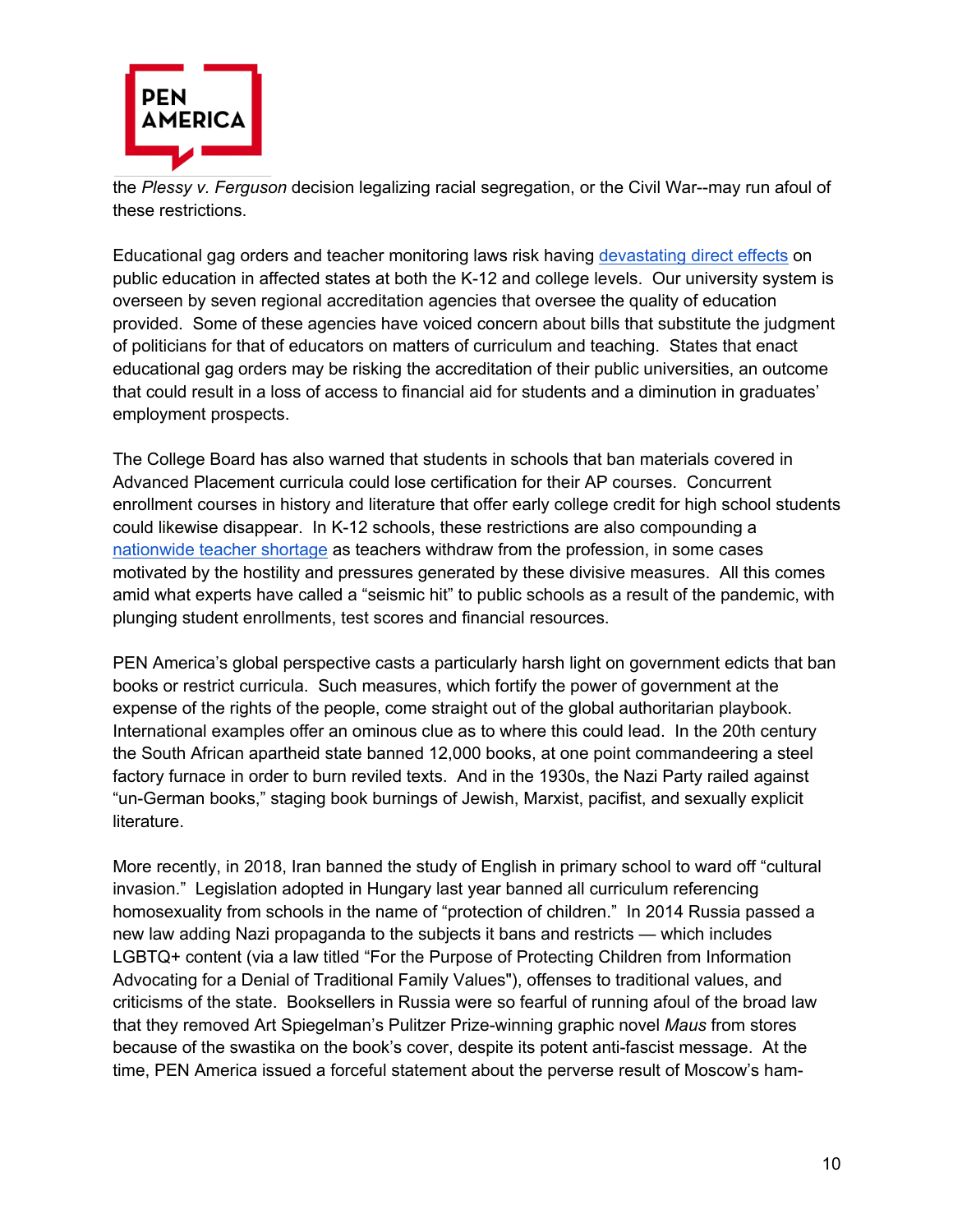

handed censorship. It was hard not to think back on that episode earlier this year when the McMinn, Tennessee school board banned *Maus* from its curriculum.

Americans overwhelmingly disapprove of this multi-pronged resort to censorship in our schools. In a 2022 poll by CBS/YouGov, 83% of respondents said they opposed banning books criticizing U.S. history from school libraries and curricula, 85% said books should not be banned for including political ideas they disagree with, and 87% said they should not be banned for discussing race. According to a 2022 poll from the American Library Association, 71% of voters – including 75% of Democrats and 70% of Republicans – oppose efforts to remove books from local public libraries. The poll also found that 74% percent of parents trust school librarians in their selection of books available to children. Further, a 2021 poll by the American Historical Association and Fairleigh Dickinson University found that 76% of Americans, including 78% of Democrats and 74% of Republicans, support teaching the accurate history of slavery and racism in the United States, even if such lessons make students uncomfortable. A number of prominent conservatives have spoken out against these laws, too, including two Republican governors and the executive director of the Charles Koch Foundation. Letters opposing these laws have been signed by 155 academic professional organizations, 90 higher education organizations, numerous faculty senates, and over 200 current and former State Teachers of the Year.

## *LOOKING AHEAD*

This is not the first time in American history that ideas seen as threatening have prompted us to turn our backs on the principles of free speech. During the 1920s, politicians and activists launched a campaign to expel the theory of evolution from the classroom, an effort that culminated in the infamous Scopes Trial of 1925. During the Red Scare of the 1950s, dozens of state governments required teachers and professors to sign loyalty oaths to the United States as a condition of employment.

At PEN America we think of our current moment as an *Ed Scare --* in which ideological battles, fears, and intimidation are manifesting in book bans, fired educators, censorious laws prohibiting classroom speech, and other proposals to curtail freedom of thought and discussion in our schools.

The test for us as a society, and a democracy, is in how we respond. Everyone agrees that parents need to be closely involved in what happens in their children's schools. That's why we have Parent Teacher Associations, parent-teacher conferences, parent liaisons, family engagement plans, public curricular standards, and much more. Educators know that the best predictor of academic success is parents' involvement in their children's education. Schools, students, and families have a shared interest in keeping parents actively involved and on board with what is happening in the classroom.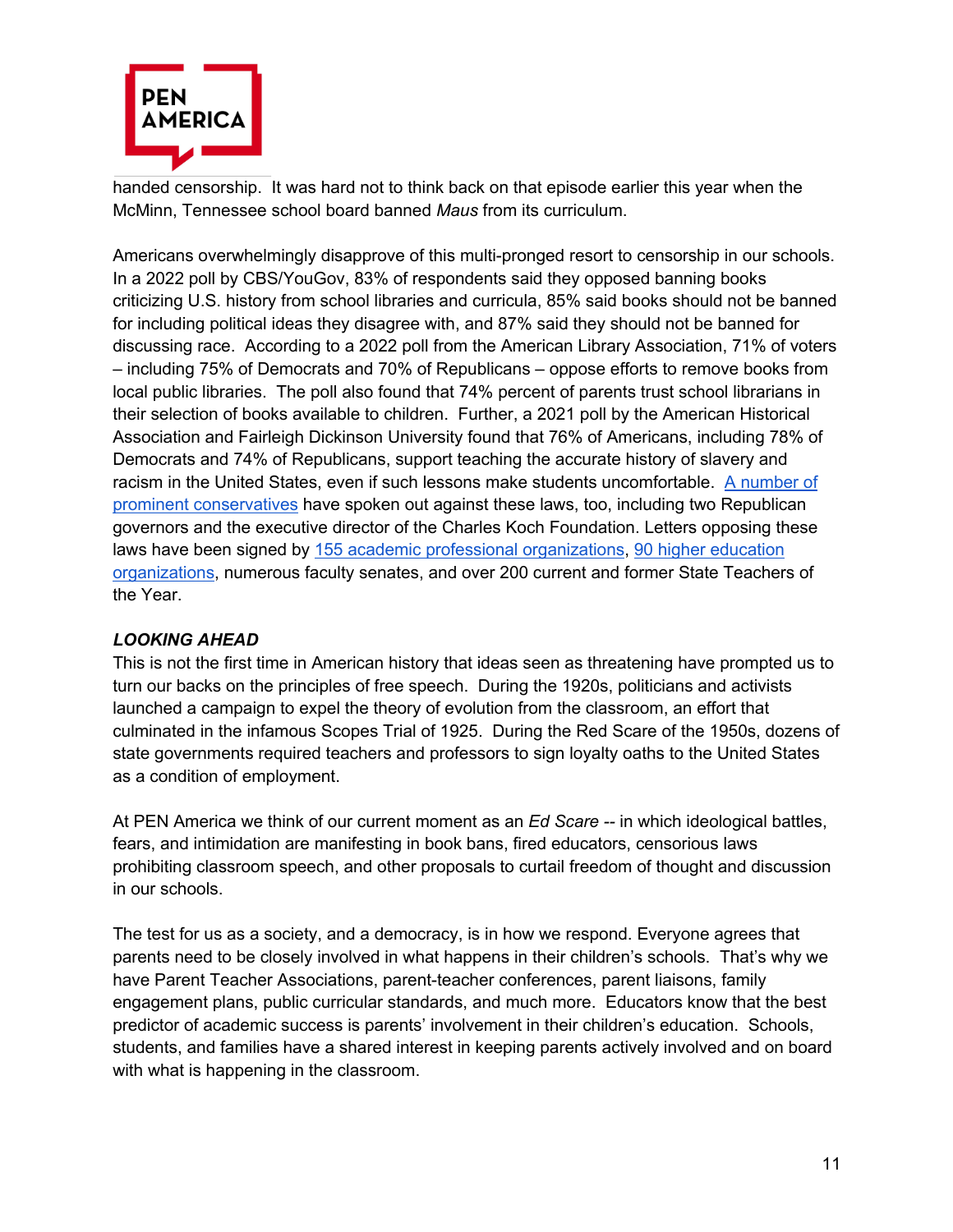

But this effort is not, ultimately, about how to ensure that parents can have their proper say. For generations parents have had input in schools without resorting to bans and legislative prohibitions. In fact, such prohibitions risk denying some parents a say in their children's education by privileging the opinions of others who have the ear of politicians. Educational standards and approaches are ideally the product of a dialogue with input from subject matter experts, educators, parents, elected officials, and students themselves -- the product of processes that build consensus and offer classes and materials that enlighten and inspire.

Instead, we are now witnessing a concerted effort to polarize, intimidate, and punish the expression of ideas in American classrooms. We see a repudiation of the fundamental pillars of our constitutional democracy through a resort to viewpoint-based, government imposed bans on speech. We see an embrace of the very types of prohibitions that the First Amendment abhors.

The resort to these tactics cannot be justified by a quest to vindicate parents' rights or an effort to tamp down divisive ideas. On the contrary, these measures seek to inflame divisions by inserting the heavy hand of politics into the schoolroom. As a parent, I know that if I'm worried about what's being talked about in the school or the community, I have options. If I have a concern, want to raise an objection, or think something is going off the rails, I voice my opinion in an email or a call. I connect with those in charge, attend a meeting, make a proposal about what might be done differently, or produce some evidence or analysis. I don't ridicule, or bully, or threaten to get people fired. If I don't like the way things are done, I can vote for new leaders.

Teachers, school administrators, and local school boards make considered judgments about what material will advance students' intellectual, academic, and social development. Insisting that an entire school or even state school system defer to the subjective judgments of individual parents or politicians about what material can appropriately be taught in the classroom is a recipe for lowest-common-denominator curricula that puts the avoidance of controversy ahead of the imperative of a broad and challenging education.

Our schools are where we teach children not just math and reading, but citizenship–how to raise concerns, handle problems, or influence institutions. Do we really want them to grow up believing that the right response to books or ideas that they find objectionable is to get them banned? To run teachers and principals out of their jobs? To impoverish the marketplace of ideas by locking away offerings that make us uncomfortable? These tactics evoke dark eras in American history, when neighbor was pitted against neighbor, reputations and careers were destroyed based on rumor, and our country turned its back on its treasured ideals. These tactics are uprooting the moorings of free speech as a firmly grounded American value that sits above politics. If you're afraid of how this country is changing, what could be more frightening than seeing the First Amendment itself shunted aside to score political points and sow division?